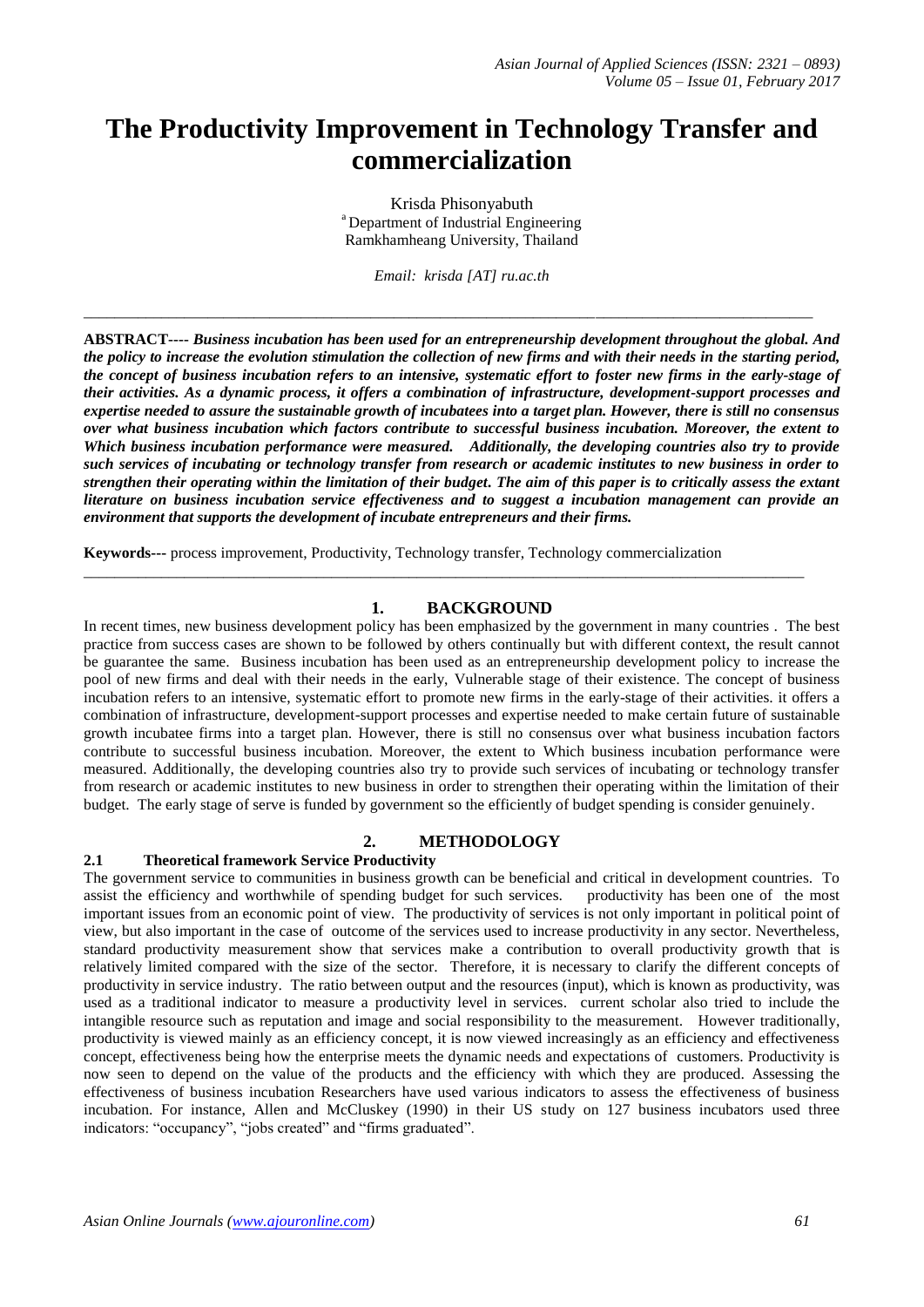*Asian Journal of Applied Sciences (ISSN: 2321 – 0893) Volume 05 – Issue 01, February 2017*



# Figure 1. The measurement tools of business incubation (Theodorekopoulos, 2014)

Much of the literature draws on such indicators. However, in this case the service productivity is the input from financial aspect such as the funding budget from the government and output is the outcomes for the start ups.

#### **Knowledge Management**

Business incubator differs from the general knowledge service organizations. The difference is that incubator is an industrial with formal relations, intention completely, dynamically and optimally, therefore could effectively build the advantage of incubator knowledge service, Allen (1985) points out in the definition of incubator that it provides the assistance that fills the business skills and knowledge gaps, and establishes entrepreneurs in a local enterprise support network. The more complex business problem, knowledge-based, and dynamic the world economy becomes, the more this is true. Competitive advantage A business incubator in university usually supervise in service on hand about 10-20 incubating companies, and service with their expertise of knowledge in technology and marketing such as the research based knowledge to fulfill the need and developing the products in addition to, other service including consulting in finance companies, accounting and legal advise training company, from the departments in universities and research institutions. Under the organization of incubator management teams, these relative institutions form a special field cluster for fostering start-up enterprises. The cluster integrates all the incubation knowledge in these institutions including the choice of new techniques, the setup of new enterprises, financing and operation management, new technologies transmission, the development of market channel.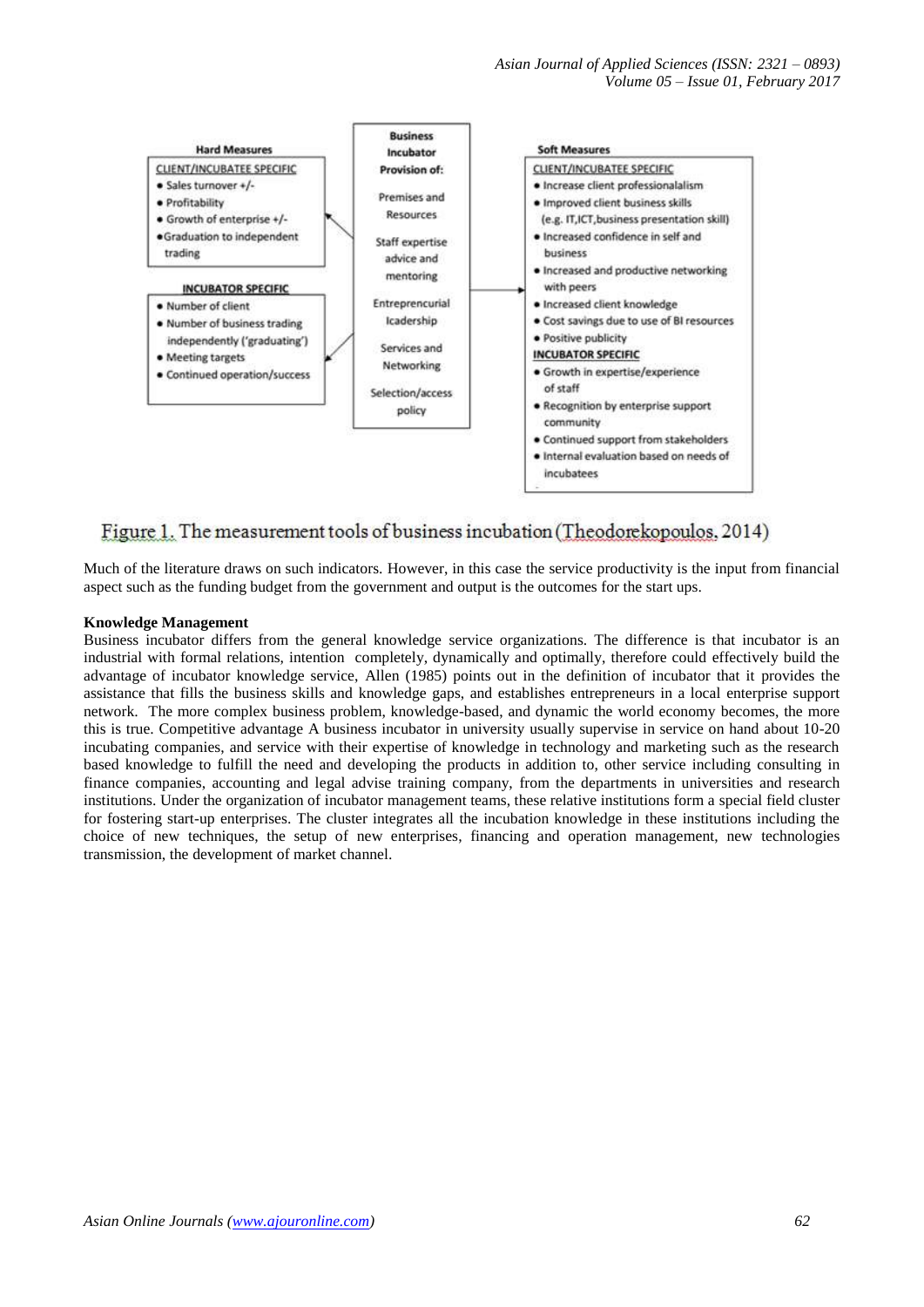*Asian Journal of Applied Sciences (ISSN: 2321 – 0893) Volume 05 – Issue 01, February 2017*



#### **Key success factors in business incubation**

Even thought, the main success factor of performance in small and new business incubators came from the expertise of the manager and experience of consulting staff, other factors can include from the literature expertise, financing source channel, and basic support, community support, entrepreneurial networks, entrepreneurial education, technology and research, connection with a university and a summarizing programme with clear policies, procedures. These findings highlighted a direct correlation between successful business incubation and the extent to which businesses incubators

#### **3. METHODS**

#### **Research Methodology**

The conceptual measurement framework that demonstrate a service provider and clients perspective of service productivity. Service quality is at the core of this framework and serves as the critical link between the company and customer perspectives The study employs an individual case study methodology which evaluates a number of aspects of the incubation project. A range of qualitative and quantitative methods was exploit to assemble the views of aspiring entrepreneurs, including primary data on project outputs and usage of the facility. In addition the progress of entrepreneurs wil. In addition, the paper looks at additional ways to measure the success of this based on a study of the current academic literature and work currently being undertaken with funding agencies in Wales in respect of economic restoration.



Figure 3. the incubator performance indicator from (CSES, 2002)